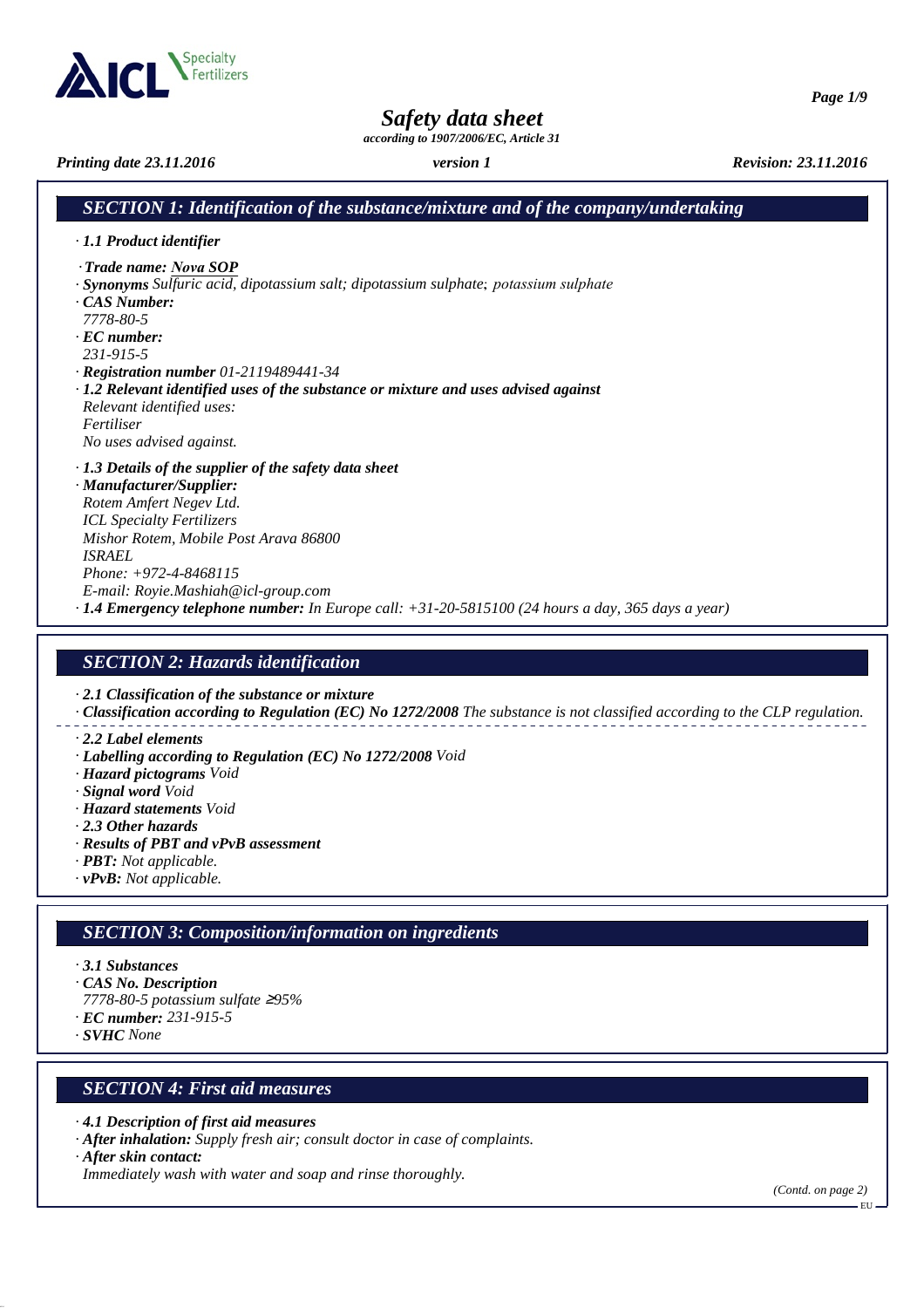

*Page 2/9*

# *Safety data sheet*

*according to 1907/2006/EC, Article 31*

*Printing date 23.11.2016 version 1 Revision: 23.11.2016*

*(Contd. of page 1)*

*Trade name: Nova SOP*

*If symptoms persist consult doctor.*

*· After eye contact: Rinse opened eye for several minutes under running water. If symptoms persist, consult a doctor. · After swallowing:*

*Rinse out mouth and then drink plenty of water.*

*If symptoms persist consult doctor.*

*NOTE: Never give an unconscious person anything to drink.*

*· 4.2 Most important symptoms and effects, both acute and delayed No further relevant information available.*

*· 4.3 Indication of any immediate medical attention and special treatment needed No further relevant information available.*

### *SECTION 5: Firefighting measures*

*· 5.1 Extinguishing media*

- *· Suitable extinguishing agents: The product is not flammable. Use fire extinguishing methods suitable to surrounding conditions.*
- *· For safety reasons unsuitable extinguishing agents: None*
- *· 5.2 Special hazards arising from the substance or mixture During heating or in case of fire poisonous gases are produced. Sulphur oxides (SOx)*

*Toxic metal compounds (K*₂*O)*

- *· 5.3 Advice for firefighters · Protective equipment: Wear fully protective suit. Wear self-contained respiratory protective device.*
- *· Additional information Cool endangered receptacles with water spray. Collect contaminated fire fighting water separately. It must not enter the sewage system.*

## *SECTION 6: Accidental release measures*

*· 6.1 Personal precautions, protective equipment and emergency procedures Avoid formation of dust. Ensure adequate ventilation Wear protective clothing. · 6.2 Environmental precautions: Do not allow product to reach sewage system or any water course. · 6.3 Methods and material for containment and cleaning up: Pick up mechanically.*

*Dispose of the material collected according to regulations.*

*· 6.4 Reference to other sections*

*See Section 8 for information on personal protection equipment.*

*See Section 13 for disposal information.*

## *SECTION 7: Handling and storage*

*· 7.1 Precautions for safe handling*

*Prevent formation of dust.*

*Ensure good ventilation/exhaustion at the workplace.*

*· Information about fire - and explosion protection:*

*The product is not flammable.*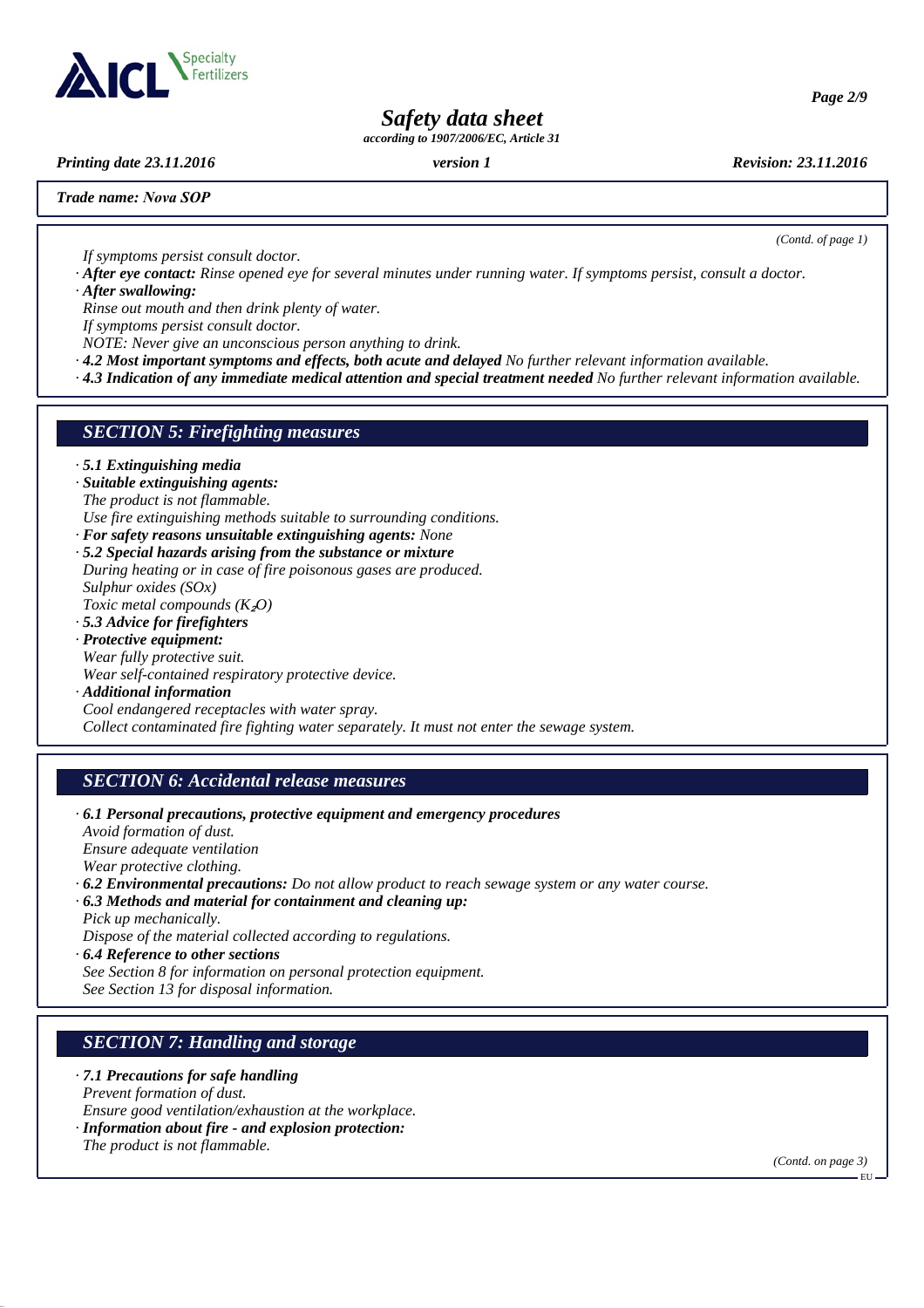

*Safety data sheet*

*according to 1907/2006/EC, Article 31*

*Printing date 23.11.2016 version 1 Revision: 23.11.2016*

*Trade name: Nova SOP*

*(Contd. of page 2)*

*Page 3/9*

*No special measures required.*

*· 7.2 Conditions for safe storage, including any incompatibilities*

- *· Requirements to be met by storerooms and receptacles: Store in a cool location. Store in dry conditions.*
- *· Information about storage in one common storage facility: Do not store together with acids.*
- *Do not store together with alkalis (caustic solutions).*
- *· Further information about storage conditions: Protect from humidity and water.*
- *Protect from heat and direct sunlight.*

*· 7.3 Specific end use(s) No further relevant information available.*

# *SECTION 8: Exposure controls/personal protection*

*· Additional information about design of technical facilities:*

*Ventilation must be sufficient to maintain TLV-TWA below 3 mg/m³, respirable particles, and 10 mg/m³, inhalable particles [ACGIH recommendation for Particles (Insoluble or poorly soluble). Not Otherwise Specified (PNOS)]*

- *· 8.1 Control parameters*
- *· Ingredients with limit values that require monitoring at the workplace: Not required.*
- *· DNELs*

*For workers: Long-term-systemic effects (dermal) DNEL: 21.3 mg/kg bw/day Long-term-systemic effects (inhalation) DNEL: 37.6 mg/m³ For general population: Long-term-systemic effects (dermal) DNEL: 12.8 mg/kg bw/day Long-term-systemic effects (inhalation) DNEL: 11.1 mg/m³*

*Long-term-systemic effects (oral) DNEL: 12.8 mg/kg bw/day*

*· PNECs*

*PNEC aqua (freshwater): 0.68 mg/L*

*PNEC aqua (marine water): 0.068 mg/L PNEC aqua (intermittent releases): 6.8 mg/L PNEC STP: 10 mg/L*

- *· 8.2 Exposure controls*
- *· General protective and hygienic measures:*

*The usual precautionary measures are to be adhered to when handling chemicals.*

*Do not eat or drink while working.*

*Keep away from foodstuffs, beverages and feed.*

*Wash hands before breaks and at the end of work.*

- *Avoid contact with the eyes and skin.*
- *· Respiratory protection:*

*Use suitable respiratory protective device in case of insufficient ventilation.*



*(Contd. on page 4)*

EU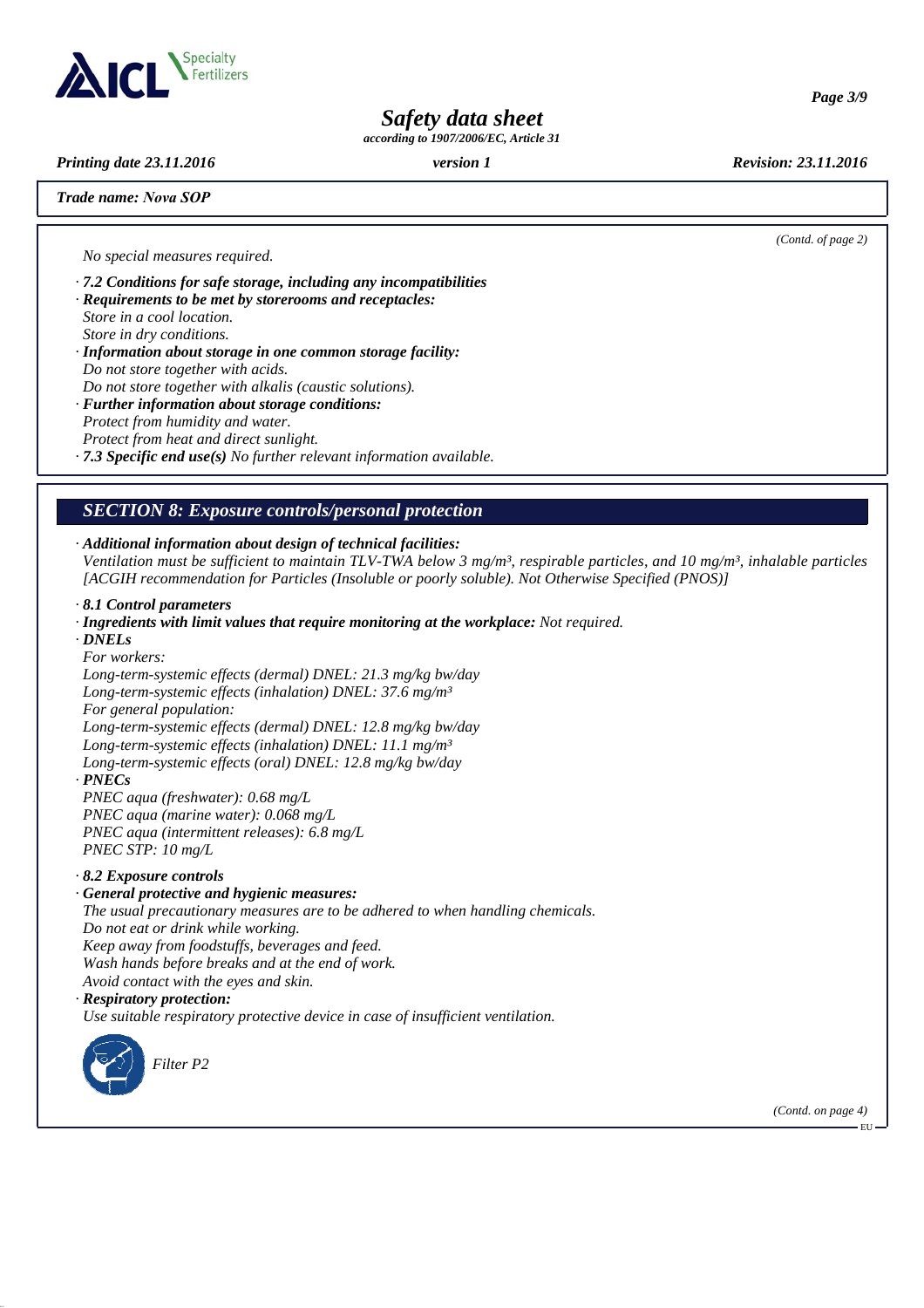

*Page 4/9*

# *Safety data sheet*

*according to 1907/2006/EC, Article 31*

*Printing date 23.11.2016 version 1 Revision: 23.11.2016*

*Trade name: Nova SOP*



# *SECTION 9: Physical and chemical properties*

| $\cdot$ 9.1 Information on basic physical and chemical properties     |                         |
|-----------------------------------------------------------------------|-------------------------|
|                                                                       |                         |
|                                                                       |                         |
| Powder                                                                |                         |
|                                                                       |                         |
| Grey                                                                  |                         |
| <i><u><b>Odourless</b></u></i>                                        |                         |
|                                                                       |                         |
| $\overline{4}$                                                        |                         |
| $1067 °C$ (at 1013 hPa)<br>(melting point > 300 °C)<br>Not determined |                         |
| Not applicable.<br>This product is inorganic substance.               |                         |
| Product is not flammable.<br>(based on molecular structure)           |                         |
| Not applicable                                                        |                         |
| 1089 °C                                                               |                         |
| Product is not selfigniting.<br>(based on molecular structure)        |                         |
|                                                                       | (Cc)                    |
|                                                                       | White<br>Not applicable |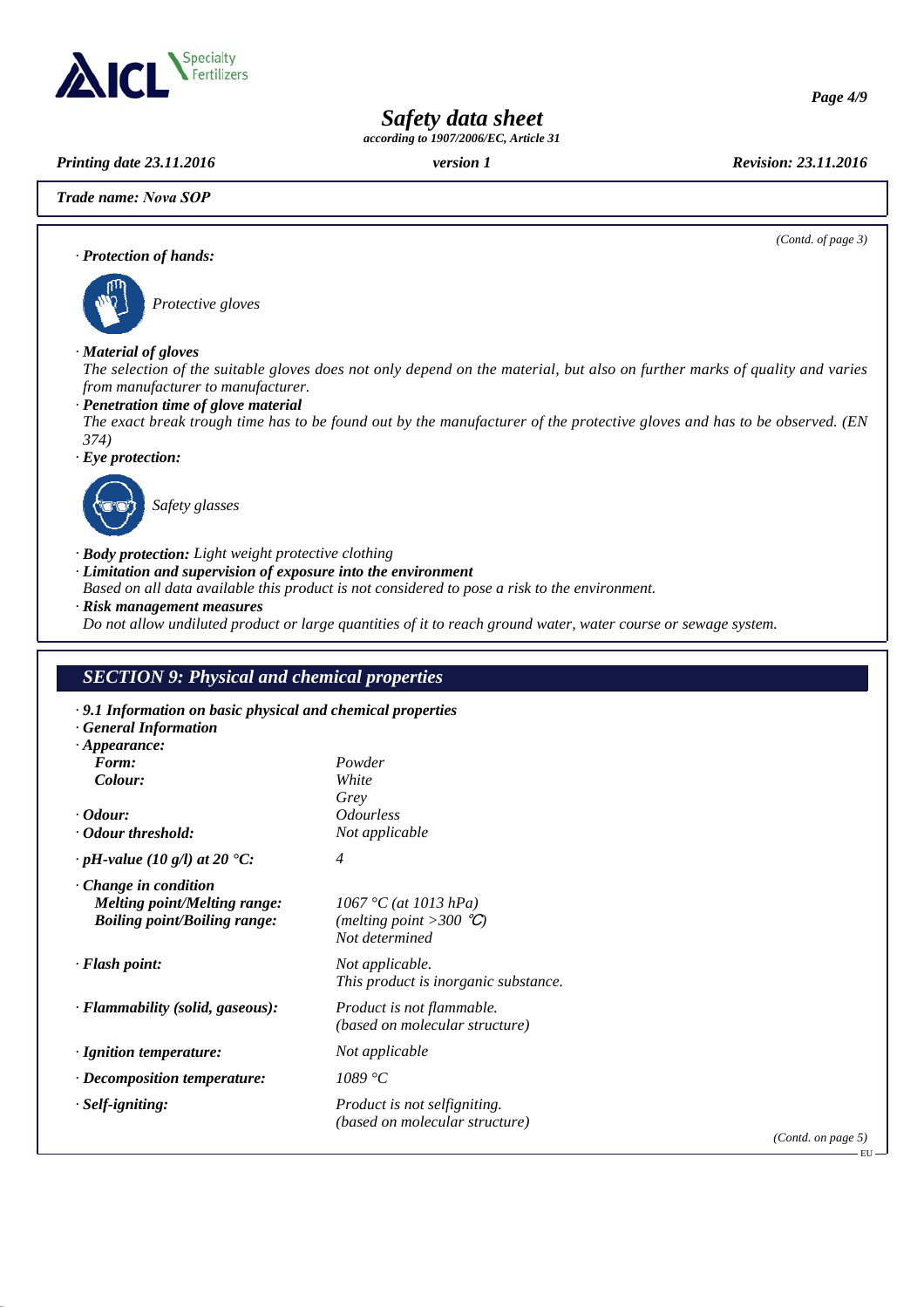

*Page 5/9*

*Safety data sheet*

*according to 1907/2006/EC, Article 31*

*Printing date 23.11.2016 version 1 Revision: 23.11.2016*

*Trade name: Nova SOP*

|                                                                                               | (Contd. of page $4$ )                                                                                         |
|-----------------------------------------------------------------------------------------------|---------------------------------------------------------------------------------------------------------------|
| $\cdot$ Danger of explosion:                                                                  | Product does not present an explosion hazard.<br>(based on molecular structure)                               |
| $\cdot$ Explosion limits:<br>$\cdot$ Oxidising properties                                     | <b>None</b><br>The substance does not contain any groups associated with oxidising properties.<br><b>None</b> |
| · Vapour pressure:<br>$\cdot$ Density at 20 $\cdot$ C:                                        | Not applicable<br>$2,66$ g/cm <sup>3</sup>                                                                    |
| $\cdot$ Bulk density at 20 $\textdegree$ C:<br>· Vapour density<br>$\cdot$ Evaporation rate   | 1200-1400 kg/m <sup>3</sup><br>Not applicable.<br>Not applicable.<br>This product is an inorganic solid       |
| · Solubility in / Miscibility with<br>water at $25 \text{ }^{\circ}C$ :                       | 120 g/l                                                                                                       |
| $\cdot$ <b>Partition coefficient (n-octanol/water):</b> This substance is inorganic chemical. | Not applicable                                                                                                |
| · Viscosity:                                                                                  | This product is solid. Viscosity is only relevant to liquids.<br>Not applicable                               |
| $\cdot$ 9.2 Other information                                                                 | No further relevant information available.                                                                    |

# *SECTION 10: Stability and reactivity*

*· 10.1 Reactivity No decomposition if used according to specifications.*

- *· 10.2 Chemical stability No decomposition if used and stored according to specifications.*
- *· 10.3 Possibility of hazardous reactions No dangerous reactions known.*
- *· 10.4 Conditions to avoid*
- *Protect from moisture.*
- *Keep away from heat and direct sunlight.*
- *· 10.5 Incompatible materials:*
- *Alkalis Acids*

*· 10.6 Hazardous decomposition products:*

*Formation of toxic gases is possible during heating or in case of fire. Sulphur oxides (SOx) Toxic metal compounds (K*₂*O)*

# *SECTION 11: Toxicological information*

| $\cdot$ 11.1 Information on toxicological effects<br>$\cdot$ Acute toxicity |      |                                              |  |  |  |
|-----------------------------------------------------------------------------|------|----------------------------------------------|--|--|--|
| $\cdot$ LD/LC50 values relevant for classification:                         |      |                                              |  |  |  |
| 17855-14-0 sulphuric acid, magnesium potassium salt                         |      |                                              |  |  |  |
| Oral                                                                        | LD50 | $ >2000$ mg/kg (rat) (OECD 425)              |  |  |  |
| 7778-80-5 potassium sulfate                                                 |      |                                              |  |  |  |
| Dermal                                                                      | LD50 | $>$ 2000 mg/kg (rat) (OECD 402, EC B.3, EPA) |  |  |  |
|                                                                             |      | $(0, 1)$ $(1, 1)$                            |  |  |  |

*(Contd. on page 6)* EU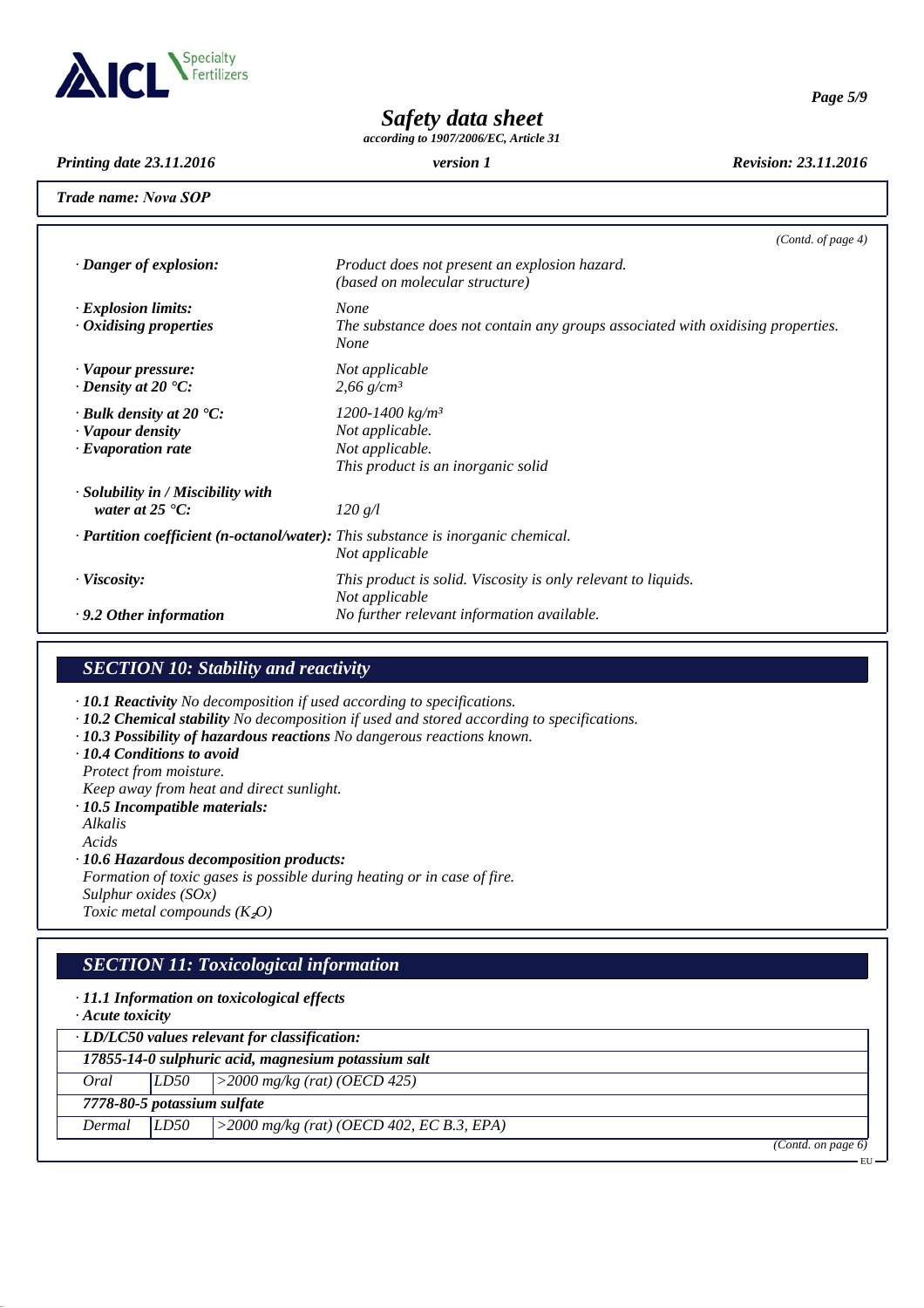

*Page 6/9*

# *Safety data sheet*

*according to 1907/2006/EC, Article 31*

*Printing date 23.11.2016 version 1 Revision: 23.11.2016*

*Trade name: Nova SOP*

|                                                                                                                                                                                                                                                                                                                                                                                                                                                                                                                                                                                                                                                                                                                                                                                                                                                                                                                                                                                                                                    | (Contd. of page $5$ ) |
|------------------------------------------------------------------------------------------------------------------------------------------------------------------------------------------------------------------------------------------------------------------------------------------------------------------------------------------------------------------------------------------------------------------------------------------------------------------------------------------------------------------------------------------------------------------------------------------------------------------------------------------------------------------------------------------------------------------------------------------------------------------------------------------------------------------------------------------------------------------------------------------------------------------------------------------------------------------------------------------------------------------------------------|-----------------------|
| 7783-20-2 ammonium sulphate                                                                                                                                                                                                                                                                                                                                                                                                                                                                                                                                                                                                                                                                                                                                                                                                                                                                                                                                                                                                        |                       |
| Inhalative $ LC50/8h  > 1200$ mg/m <sup>3</sup> (rat)                                                                                                                                                                                                                                                                                                                                                                                                                                                                                                                                                                                                                                                                                                                                                                                                                                                                                                                                                                              |                       |
| · Primary irritant effect:                                                                                                                                                                                                                                                                                                                                                                                                                                                                                                                                                                                                                                                                                                                                                                                                                                                                                                                                                                                                         |                       |
| <b>Effect Species Method</b>                                                                                                                                                                                                                                                                                                                                                                                                                                                                                                                                                                                                                                                                                                                                                                                                                                                                                                                                                                                                       |                       |
| 7487-88-9 magnesium sulphate                                                                                                                                                                                                                                                                                                                                                                                                                                                                                                                                                                                                                                                                                                                                                                                                                                                                                                                                                                                                       |                       |
| OECD 429, EC B.42   none (mouse)<br><b>Sensitisation</b>                                                                                                                                                                                                                                                                                                                                                                                                                                                                                                                                                                                                                                                                                                                                                                                                                                                                                                                                                                           |                       |
| 7778-80-5 potassium sulfate                                                                                                                                                                                                                                                                                                                                                                                                                                                                                                                                                                                                                                                                                                                                                                                                                                                                                                                                                                                                        |                       |
| Irritation of eyes OECD 405, EC B.5<br> none (rabbit)                                                                                                                                                                                                                                                                                                                                                                                                                                                                                                                                                                                                                                                                                                                                                                                                                                                                                                                                                                              |                       |
| $\overline{\cdot}$ Skin corrosion/irritation: Based on available data, the classification criteria are not met.<br>· Serious eye damage/irritation: Based on available data, the classification criteria are not met.<br>· Respiratory or skin sensitisation Based on available data, the classification criteria are not met.<br>· Toxicokinetics, metabolism and distribution<br>This substance is not considered to have bioaccumulative potential as it is highly soluble in water<br>· CMR effects (carcinogenity, mutagenicity and toxicity for reproduction)<br>· Germ cell mutagenicity<br>None<br>acc. to OECD 471, OECD 473 (CAS 7778-80-5 potassium sulfate)<br>acc to OECD 476 (CAS 7783-20-2 ammonium sulphate)<br>Carcinogenicity:<br>None<br>(acc. to OECD 453 test, CAS 7783-20-2 Ammonium sulphate)<br>· Toxicity for reproduction:<br>no classification is necessary<br>reproductive toxicity: NOAEL: ≥1500 mg/kg bw/day; rat, oral<br>developmental toxicity: NOAEL: ≥1500 mg/kg bw/day; rat,oral<br>(OECD 422) |                       |
| · STOT-single exposure Based on available data, classification criteria are not met.<br>$\cdot$ STOT-repeated exposure                                                                                                                                                                                                                                                                                                                                                                                                                                                                                                                                                                                                                                                                                                                                                                                                                                                                                                             |                       |
| 7783-20-2 ammonium sulphate                                                                                                                                                                                                                                                                                                                                                                                                                                                                                                                                                                                                                                                                                                                                                                                                                                                                                                                                                                                                        |                       |
| Oral NOAEL 256 mg/kg bw/day (rat) (OECD 453, chronic)                                                                                                                                                                                                                                                                                                                                                                                                                                                                                                                                                                                                                                                                                                                                                                                                                                                                                                                                                                              |                       |
| 7778-80-5 potassium sulfate                                                                                                                                                                                                                                                                                                                                                                                                                                                                                                                                                                                                                                                                                                                                                                                                                                                                                                                                                                                                        |                       |
| Oral NOAEL 1500 mg/kg bw/day (rat) (OECD 422, 28 days)                                                                                                                                                                                                                                                                                                                                                                                                                                                                                                                                                                                                                                                                                                                                                                                                                                                                                                                                                                             |                       |
| Based on available data, the classification criteria are not met.<br>· Aspiration hazard No data available                                                                                                                                                                                                                                                                                                                                                                                                                                                                                                                                                                                                                                                                                                                                                                                                                                                                                                                         |                       |
|                                                                                                                                                                                                                                                                                                                                                                                                                                                                                                                                                                                                                                                                                                                                                                                                                                                                                                                                                                                                                                    |                       |
| <b>SECTION 12: Ecological information</b>                                                                                                                                                                                                                                                                                                                                                                                                                                                                                                                                                                                                                                                                                                                                                                                                                                                                                                                                                                                          |                       |
| $\cdot$ 12.1 Toxicity                                                                                                                                                                                                                                                                                                                                                                                                                                                                                                                                                                                                                                                                                                                                                                                                                                                                                                                                                                                                              |                       |
| $\cdot$ Aquatic toxicity:                                                                                                                                                                                                                                                                                                                                                                                                                                                                                                                                                                                                                                                                                                                                                                                                                                                                                                                                                                                                          |                       |
| 7778-80-5 potassium sulfate                                                                                                                                                                                                                                                                                                                                                                                                                                                                                                                                                                                                                                                                                                                                                                                                                                                                                                                                                                                                        |                       |

| 7783-20-2 ammonium sulphate |  |                                                                          |
|-----------------------------|--|--------------------------------------------------------------------------|
|                             |  | $LC50/96$ h (static) $ 680$ mg/L (Fathead minnow fish) (EPA, freshwater) |
|                             |  | EC50/48 h (static) 720 mg/L (Daphnia magna) (EPA, freshwater)            |
|                             |  |                                                                          |

*LC50/72 h (static) 2700 mg/L (algae) (OECD, freshwater) NOEC* ≥ *100 mg/L*

*(Contd. on page 7)* EU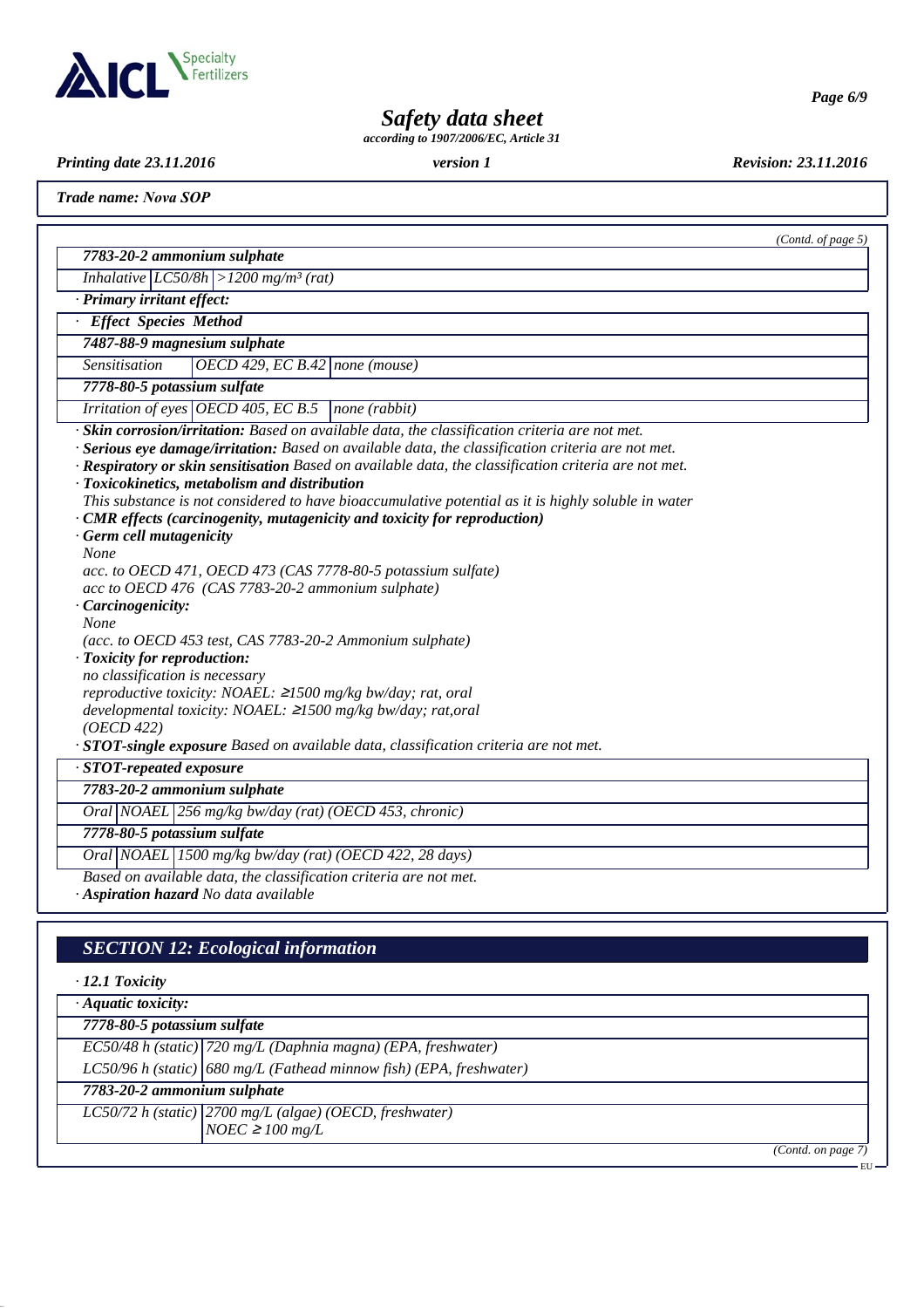

*Page 7/9*

# *Safety data sheet*

*according to 1907/2006/EC, Article 31*

*Printing date 23.11.2016 version 1 Revision: 23.11.2016*

*Trade name: Nova SOP*

*(Contd. of page 6)*

*· 12.2 Persistence and degradability*

*The substance is inorganic; therefore no biodegradation tests are applicable.*

*The product dissociates into potassium (K+) and sulfate (SO4 ²-) ions, which cannot be further degraded.*

*· 12.3 Bioaccumulative potential*

*Does not accumulate in organisms*

*This substance is highly water soluble and dissociating.*

*· 12.4 Mobility in soil Low potential for adsorption (based on substance properties).*

*· Behaviour in sewage processing plants:*

*· Type of test Effective concentration Method Assessment*

#### *7778-80-5 potassium sulfate*

*EC50 >100 mg/L (activated sludge)*

*NOEC: 100 mg/L*

#### *· 12.5 Results of PBT and vPvB assessment*

*· PBT: No assessment is required for inorganic substances.*

*· vPvB: No assessment is required for inorganic substances.*

*· 12.6 Other adverse effects No further relevant information available.*

# *SECTION 13: Disposal considerations*

#### *· 13.1 Waste treatment methods*

#### *· Recommendation*

*This product is used as fertiliser. However, large spills can kill vegetation. Prevent large quantities from entering waterways. If uncontaminated, sweep up or collect, and reuse as product. If contaminated with other materials, collect in suitable containers.*

*Can be reused without reprocessing.*

*Disposal must be made in accordance with Local Authority requirements.*

#### *· European waste catalogue*

*02 01 09 agrochemical waste other than those mentioned in 02 01 08*

#### *· Uncleaned packaging:*

#### *· Recommendation:*

*Packaging may be reused or recycled after cleaning.*

*Disposal must be made in accordance with Local Authority requirements.*

*· Recommended cleansing agents: Water, if necessary together with cleansing agents.*

# *SECTION 14: Transport information*

#### *· 14.1 UN-Number*

- *· DOT, ADR, ADN, IMDG, IATA Void*
- *· 14.2 UN proper shipping name Not applicable*
- *· DOT, ADR, ADN, IMDG, IATA Void*
- *· 14.3 Transport hazard class(es)*
- *· DOT, ADR, ADN, IMDG, IATA*
- *· Class Void*
- *· 14.4 Packing group Not applicable*
- *· DOT, ADR, IMDG, IATA Void*
- *· 14.5 Environmental hazards:*
- *· Marine pollutant: No*
- 
- 

*(Contd. on page 8)*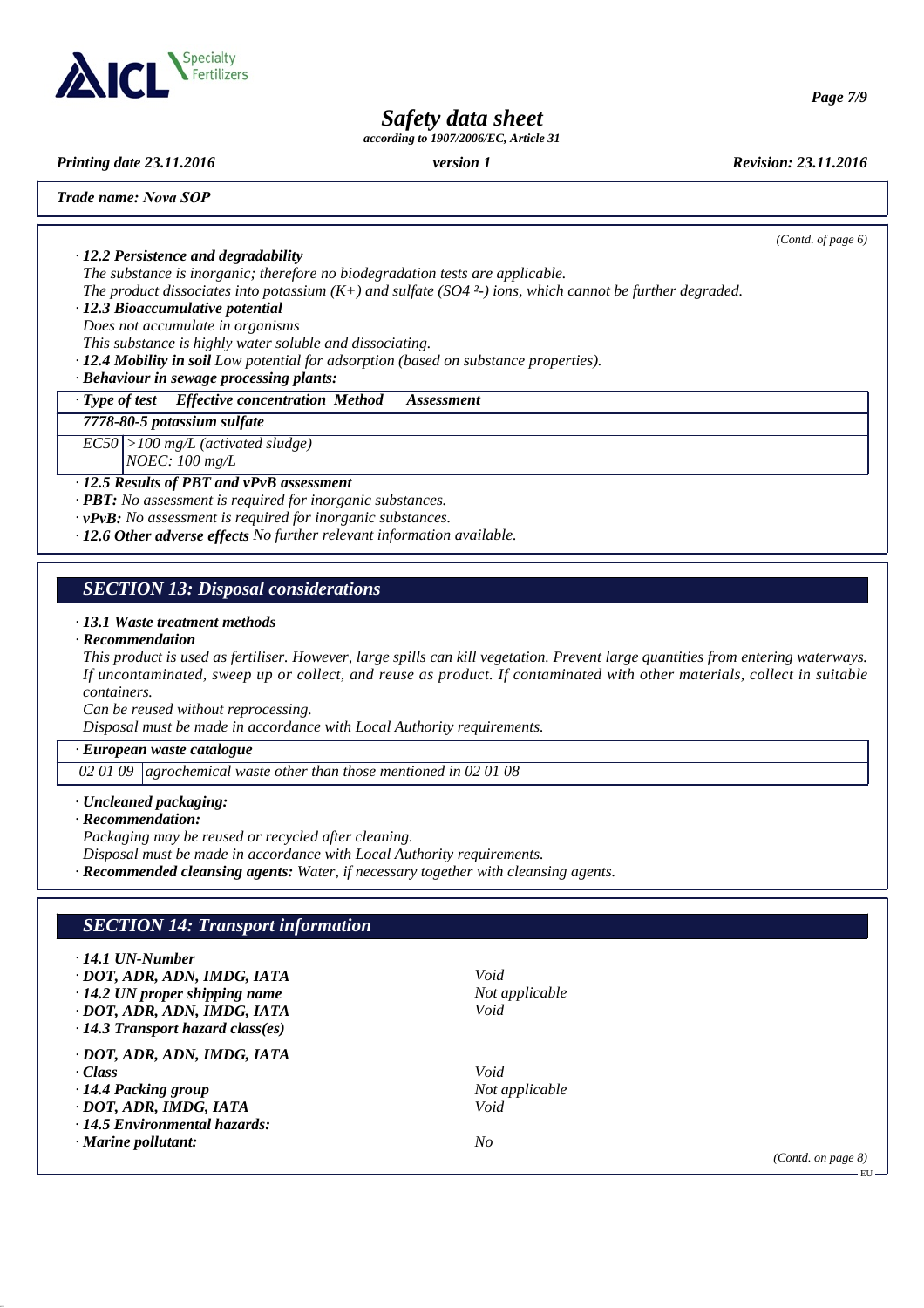

*Page 8/9*

*Safety data sheet*

*according to 1907/2006/EC, Article 31*

*Printing date 23.11.2016 version 1 Revision: 23.11.2016*

*Trade name: Nova SOP*

*· 14.6 Special precautions for user Not applicable. · 14.7 Transport in bulk according to Annex II of Marpol and*

*(Contd. of page 7)*

*the IBC Code Not applicable.* 

*· Transport/Additional information: Not dangerous according to the above specifications.*

*· UN "Model Regulation": Void*

# *SECTION 15: Regulatory information*

- *· 15.1 Safety, health and environmental regulations/legislation specific for the substance or mixture*
- *· Labelling according to Regulation (EC) No 1272/2008 Void*
- *· Hazard pictograms Void*
- *· Signal word Void*
- *· Hazard statements Void*

#### *· National regulations:*

- *· Additional classification according to Decree on Hazardous Materials, Annex II: None*
- *· Other regulations, limitations and prohibitive regulations*
- *· Substances of very high concern (SVHC) according to REACH, Article 57 None*
- *· Registration status (Chemical Inventories listing) :*

*United States (TSCA) : listed Canada (DSL) : listed Australia (AICS) : listed Philippines (PICCS) : listed Korea (KECI) : listed China (IECSC) : listed Japan (ENCS) : listed · 15.2 Chemical safety assessment: A Chemical Safety Assessment has been carried out.*

## *SECTION 16: Other information*

- *· Department issuing SDS: Regulatory Affairs of ICL Fertilizers Products*
- *· Abbreviations and acronyms: RID: Règlement international concernant le transport des marchandises dangereuses par chemin de fer (Regulations Concerning the International Transport of Dangerous Goods by Rail) ICAO: International Civil Aviation Organisation ADR: Accord européen sur le transport des marchandises dangereuses par Route (European Agreement concerning the International Carriage of Dangerous Goods by Road) IMDG: International Maritime Code for Dangerous Goods DOT: US Department of Transportation IATA: International Air Transport Association GHS: Globally Harmonised System of Classification and Labelling of Chemicals EINECS: European Inventory of Existing Commercial Chemical Substances CAS: Chemical Abstracts Service (division of the American Chemical Society) DNEL: Derived No-Effect Level (REACH) PNEC: Predicted No-Effect Concentration (REACH) LC50: Lethal concentration, 50 percent LD50: Lethal dose, 50 percent PBT: Persistent, Bioaccumulative and Toxic SVHC: Substances of Very High Concern vPvB: very Persistent and very Bioaccumulative*
	- *NOEC: No Observable Effect Concentration*
	- *OECD: Organisation for Economic Co-operation and Development*

*(Contd. on page 9)*

 $E_{\rm HL}$